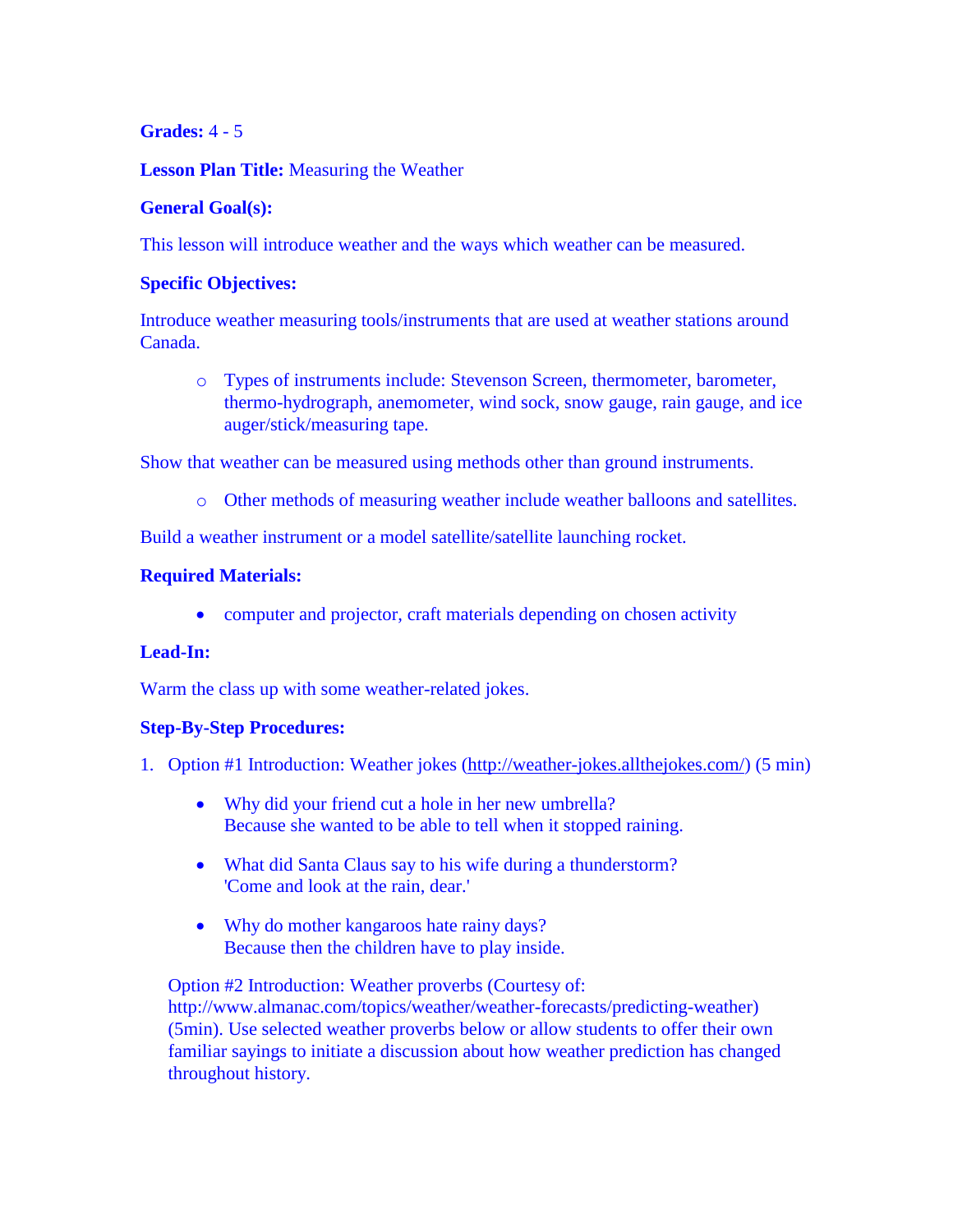- o "Unusual clearness in the atmosphere, with distant objects seen distinctly, indicates rain."
- o "Red sky at night, sailor's delight. Red sky at morning, sailors take warning."
- o "If it rains before seven, it will clear before eleven."
- o "Rain from the south prevents the drought, but rain from the west is always best."
- o "Anvil-shaped clouds bring on a gale."
- o "A cloud with a round top and flat base carries rainfall on its face."
- o "Black clouds in the north in winter indicate approaching snow."
- o "Mackerel sky, mackerel sky, never long wet, never long dry."
- o "With dew before midnight, the next day sure will be bright."
- $\circ$  "If you wet your feet with dew in the morning, you may keep them dry for the rest of the day."
- o "Expect rain when dogs eat grass, cats purr and wash, sheep turn into the wind, oxen sniff the air, and swine are restless."
- o "If the groundhog sees its shadow on Candlemas Day (February 2), six more weeks of winter remains."
- $\circ$  "If the mole digs its hole 2 $\frac{1}{2}$  feet deep, expect severe weather; if two feet deep, not so severe; if one foot deep, a mild winter."
- o "When rabbits are fat in October and November, expect a long, cold winter."
- o "Birds singing in the rain indicates fair weather approaching."
- o "Hawks flying high means a clear sky. When they fly low, prepare for a blow."
- o "When the swallow's nest is high, the summer is very dry. When the swallow buildeth low, you can safely reap and sow."
- o "When hornets build their nests near the ground, expect a cold and early winter."
- 2. Deliver computer presentation. (25 min)
- 3. Build an instrument/rocket/satellite. (30 min)
	- Weather measuring instruments (hydrometer and barometer)
		- See useful links below for instructions.
	- Satellites
		- See useful links below for instructions.
	- Rockets
		- See PowerPoint presentation for instructions